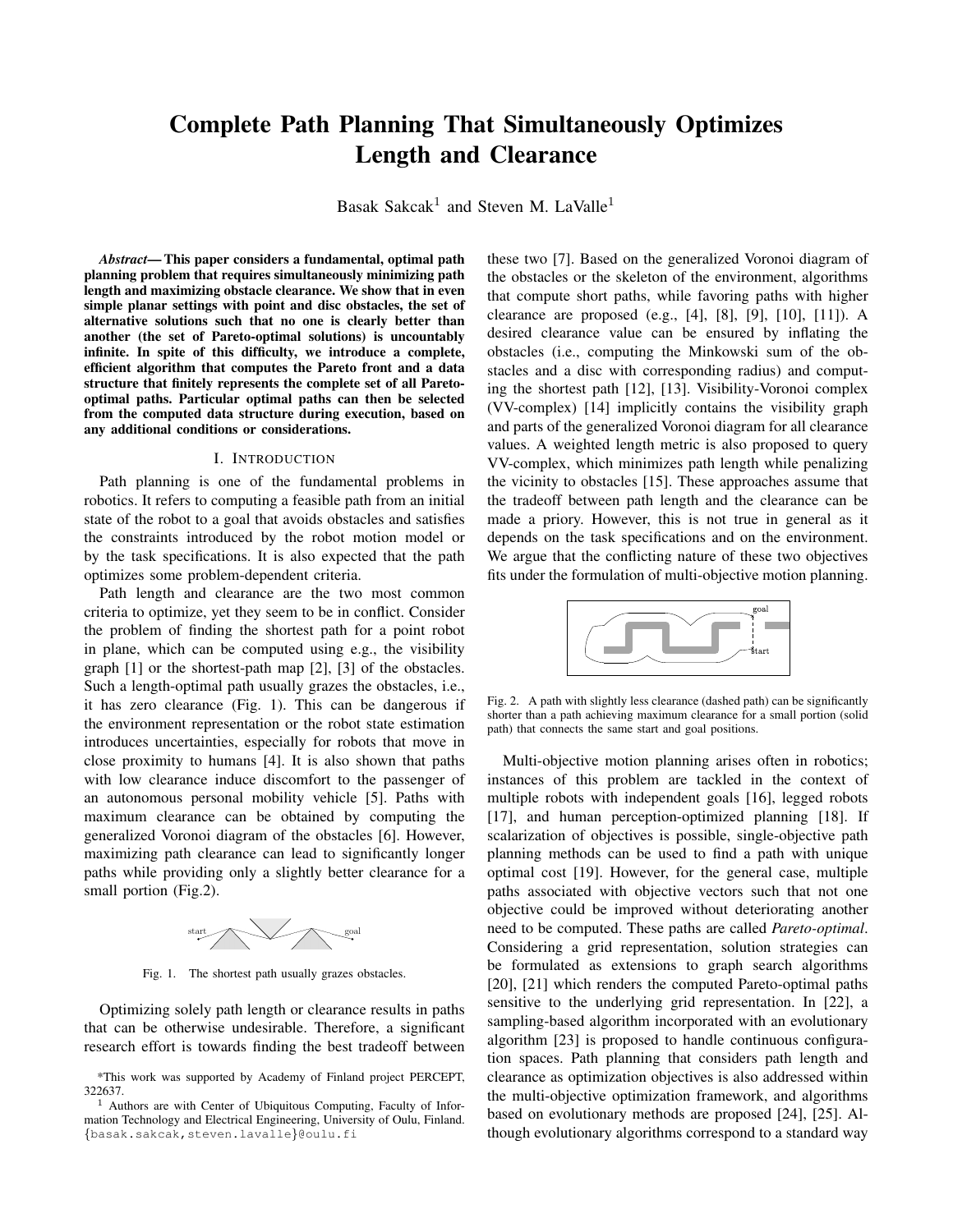of handling generic multi-objective optimization problems, they lack the formal guarantee in achieving Pareto-optimal solutions. Related to our approach, a deterministic algorithm that computes the set of all Pareto-optimal solutions, considering Manhattan distance, appears in [26].

This paper addresses path planning in plane that simultaneously optimizes path length and clearance. Rather than adopting arbitrary weights for the objectives, we propose an algorithm that characterizes the complete set of Paretooptimal solutions. Our approach relies on the introduced Pareto-Optimal Paths Graph (POP-graph), which contains edges on the visibility graph of the inflated obstacles that can take part in the shortest path for all clearance values. Having computed all Pareto-optimal combinations of path length and clearance, one can then choose the best compromise between the two conflicting objectives, according to the application at hand, and retrieve the corresponding path from POP-graph. To the best of our knowledge, this is the first method that computes the entire set of Pareto-optimal paths considering Euclidean length and clearance.

## II. MULTI-OBJECTIVE PATH PLANNING

Multi-objective path planning is the problem of finding a path that optimizes the multiple objectives while satisfying the constraints of standard path planning problems. A path,  $\pi$ , is a continuous mapping to the robot configuration space X, i.e.,  $\pi : [0, 1] \rightarrow X$ . There are obstacles, which are open sets and subsets of  $\mathbb{R}^{2,3}$ , that prohibit the robot to have certain configurations due to collisions. The set of configurations that the robot is not in collision with obstacles is defined as  $X_{free}$ . Furthermore, depending on the problem and the robot motion model, additional constraints might exist that depend on robot configuration or its derivatives or both. Then, we can define the set of valid paths  $\Pi_{valid}$ such that  $\forall \pi \in \Pi_{valid}, \pi(0) = x_0, \pi(1) = x_1$ , in which  $x_0$ is the initial configuration of the robot and  $x_1$  is the goal,  $\pi(s) \in X_{free}$  and constraints are satisfied  $\forall s \in [0,1].$ 

If  $\Pi_{valid}$  is an empty set, there is no feasible solution to the problem, if not, the goal is to find paths in  $\Pi_{valid}$  that simultaneously optimize the criteria given by the vector  $J \in \mathbb{R}^{d_{obj}}$  of objective functions where  $J(\pi) = [J_1(\pi), J_2(\pi), \dots J_{d_{obj}}(\pi)]^T$ . The vector of objective functions induce a partial ordering, denoted by  $\prec$ , called *dominance*. Considering the case where all the objective functions are to be minimized, this relation is expressed  $\forall \pi, \pi' \in \Pi_{valid}$ , as

$$
\pi \prec \pi' \iff \forall i, J_i(\pi) \leq J_i(\pi') \land \exists k \mid J_k(\pi) < J_k(\pi')
$$

in which  $i, k \in \{1, \ldots, d_{obj}\}.$ 

If there are conflicting objectives, improving the solution with respect to one objective function could result in deteriorating it with respect to another. Therefore, given two  $d_{obj}$ -dimensional vectors  $J(\pi)$  and  $J(\pi')$ , we can not always establish a dominance relation between  $\pi$  and  $\pi'$ . A path  $\pi^* \in \Pi_{valid}$  is *non-dominated*, i.e., *Pareto-optimal*, if there is no other path in  $\Pi_{valid}$  that dominates  $\pi^*$ . Pareto set refers to the set of all non-dominated solutions and computing this

set is the essence of multi-objective optimization. We reserve the term *Pareto front* to describe the Pareto set of solutions in the objective space.

In general, conflicting objectives result in an infinite number of Pareto optimal solutions. Therefore, a standard approach is to use evolutionary algorithms such as NSGA-II [27] and find as many diverse solutions as possible to compute an approximation of the Pareto front. However, in certain problems, it is possible to represent infinitely many solutions in terms of distinct families where each family has a representation that is invariant to the solutions that belong to it. This way, we can represent infinitely many Pareto optimal solutions using a finite number of families. In the following, we demonstrate this idea using a simple example.



Fig. 3. Initial positions of the robots are marked with dashed lines with respective colors. Red robot follows the solid line and blue robots follows the dashed line. (left) Paths corresponding to different sacrifice values. (right) Pareto front in the objective space. Each point (green and orange squares) maps to the same colored path in the workspace.

*Example 1:* Consider the case where there are two unit square robots that need to exchange places (Fig. 3). Both robots can translate in  $\mathbb{R}^2$  in four directions, i.e. right, left, forward and backward, in constant unit speed, and can change their direction of motion instantaneously. They have their own independent objectives: minimize arrival time to the destination. We can define a notion of *sacrifice* as the distance each robot slides sideways in the opposite direction of the other to make space. Let  $\delta_{1,2} \in [0,1]$  denote the amount of sacrifice each robot makes. For instance, if robot 2 commits to going straight, then, the best solution for robot 1 is to slide 1 unit either to the left or to the right, thus,  $\delta_1 = 1$  and  $\delta_2 = 0$  (orange paths in Fig. 3). The arrival time of each robot is then computed as  $T_{1,2} = \tau + 2\delta_{1,2}$ , in which  $\tau$  is the time it takes to reach the goal by going straight at constant speed. Therefore, we can represent the Pareto front in the objective space as a single family of solutions such that  $\delta_2 = 1 - \delta_1$ ,  $\forall \delta_1 \in [0, 1]$ .

# III. MINIMIZING LENGTH AND MAXIMIZING CLEARANCE PATH PLANNING PROBLEM

We address a specific instance of multi-objective path planning, a bi-objective problem, which corresponds to finding all the non-dominated paths that simultaneously minimize the path length and maximize the path clearance. We consider a robot that is capable of translating in any direction in plane, whose position with respect to an absolute reference frame is denoted by  $q \in \mathbb{R}^2$ . A path  $\pi_{q_0,q_1}$  is a continuous curve connecting an initial position,  $q_0$ , to a goal,  $q_1$ , i.e.,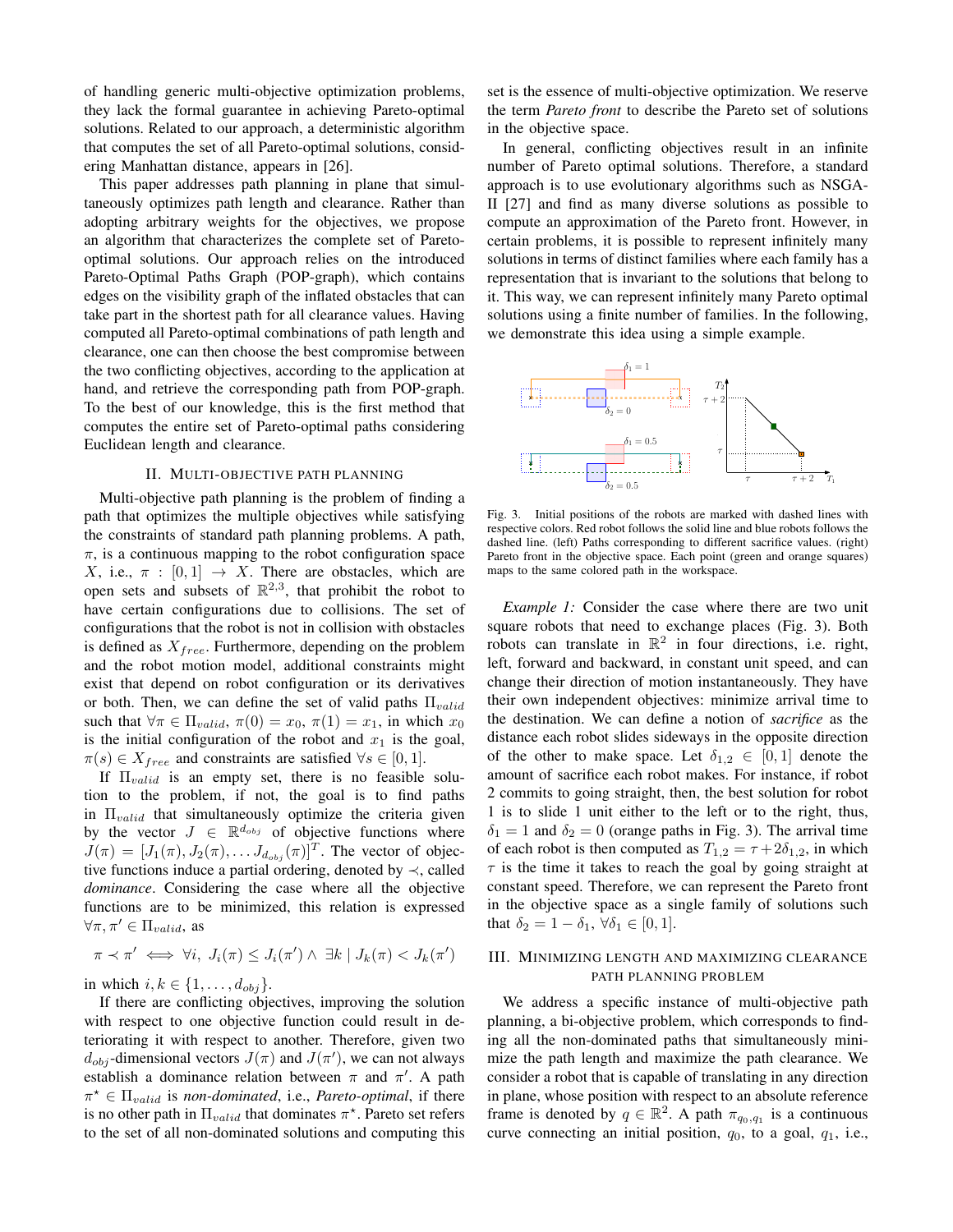$\pi_{q_0,q_1} : [0,1] \to \mathbb{R}^2$ , such that  $0 \mapsto q_0$  and  $1 \mapsto q_1$ . The obstacles  $\mathcal{O} := \{O_1, O_2, \ldots, O_n\}, \mathcal{O} \subset \mathbb{R}^2$ , correspond to a set of points (discs) or interior-disjoint polygons. Given the distance metric  $d(q_1, q_2) = ||q_1 - q_2||$ , in which  $|| \cdot ||$  is the Euclidean norm on  $\mathbb{R}^2$ ,  $J_L(\pi_{q_0,q_1})$  is the path length. Clearance of a path measures the minimum distance between the path and the obstacles, i.e.,

$$
J_C(\pi_{q_0,q_1}) = \min_{s \in [0,1]} \min_{p \in \bigcup \mathcal{O}} (d(\pi_{q_0,q_1}(s), p))
$$

in which  $p$  denotes a point in the obstacle set.

Let  $\Pi_{q_0,q_1}$  be the set of all paths that connect the initial position  $q_0$  to goal  $q_1$  without intersecting with the obstacles. To each path  $\pi_{q_0,q_1} \in \Pi_{q_0,q_1}$ , we can attribute a 2-dimensional vector  $J = [J_L(\pi_{q_0,q_1}), J_C(\pi_{q_0,q_1})]^T$  that contains the path length and the clearance. As we are minimizing the path length and maximizing the clearance, path  $\pi_{q_0,q_1}$  dominates path  $\pi'_{q_0,q_1}$ , i.e.,  $\pi_{q_0,q_1} \prec \pi'_{q_0,q_1}$ , if  $J_L(\pi_{q_0,q_1}) \leq J_L(\pi'_{q_0,q_1})$ and  $J_C(\pi_{q_0,q_1}) \ge J_C(\pi'_{q_0,q_1})$  or if  $J_C(\pi_{q_0,q_1}) > J_C(\pi'_{q_0,q_1})$ and  $J_L(\pi_{q_0,q_1}^{(n)} ) \leq J_L(\pi_{q_0,q_1}^{(n)} )$ . Based on these definitions, the problem is formulated as follows.

*Minimizing length and maximizing clearance path planning problem (MinLMaxC):* Find the set of all nondominated paths  $\Pi_{q_0,q_1}^* \subseteq \Pi_{q_0,q_1}$  such that

$$
\Pi_{q_0,q_1}^* = \{ \pi_{q_0,q_1}^* \in \Pi_{q_0,q_1} \mid \nexists \pi_{q_0,q_1} \text{ for which}
$$

$$
\pi_{q_0,q_1} \prec \pi_{q_0,q_1}^* \}.
$$
 (1)

In the case that the goal  $q_1$  is visible from  $q_0$  for all admissible clearance values such that both  $q_1$  and  $q_0$  have enough clearance or all the paths in  $\Pi_{q_0,q_1}$  have zero clearance, the set  $\Pi_{q_0,q_1}^*$  contains a single element. However, these are trivial instances and for the remaining settings,  $\Pi_{q_0,q_1}^{\star}$  has the following property.

*Proposition 1:* There exists an interval  $[c_0, c_1] \subset \mathbb{R}$ , in which  $c_0 < c_1$ , such that  $\Pi_{q_0,q_1}^{\star}$  contains a path with clearance  $c, \forall c \in [c_0, c_1].$ 

*Proof:* Let  $\pi_{q_0,q_1}$  be the shortest path with clearance  $c = J_C(\pi_{q_0,q_1})$  that is not the line segment connecting  $q_0$  and  $q_1$ . Similarly, let  $\pi'_{q_0,q_1}$  be the shortest path with clearance  $c' = J_C(\pi'_{q_0,q_1})$  in which  $c_0 \leq c < c' = c_1$ . Let  $\mathcal{M}^c$  and  $\mathcal{M}^{c'}$  be the sets of points such that for each point in the set, the distance between the point and the closest obstacle is less than  $c$  and  $c'$ , respectively. Since the clearances of  $\pi_{q_0,q_1}$  and  $\pi'_{q_0,q_1}$  are c and c' respectively,  $\pi_{q_0,q_1} \cap \mathcal{M}^c = \emptyset$ and  $\pi'_{q_0,q_1} \cap \mathcal{M}^{c'} = \emptyset$ . If we allow  $\pi'_{q_0,q_1}$  to have a clearance  $c < c'$ , we can shorten it thanks to the triangular inequality, since now it can intersect with  $\mathcal{M}^{c'} \setminus \mathcal{M}^c$ . Then, it is true that the length  $J_L(\tilde{\pi}_{q_0,q_1})$  of this shortened path  $\tilde{\pi}_{q_0,q_1}$  is less than  $J_L(\pi'_{q_0,q_1})$ , i.e.,  $J_L(\tilde{\pi}_{q_0,q_1}) < J_L(\pi'_{q_0,q_1})$ . Furthermore, since  $\pi_{q_0,q_1}$  is the shortest path with clearance c, it is also true that  $J_L(\pi_{q_0,q_1}) \leq J_L(\tilde{\pi}_{q_0,q_1}) < J_L(\pi'_{q_0,q_1})$ . Since  $c' > c$  and  $J_L(\pi_{q_0,q_1}) \leq J_L(\pi'_{q_0,q_1})$  both solutions take part in  $\Pi_{q_0,q_1}^{\star}$ ,  $\forall c < c'.$ 

Since  $[c_0, c_1]$  is an uncountably infinite set, the following is true for  $\Pi_{q_0,q_1}^*$ .

*Corollary 1:* Set of Pareto optimal paths  $\Pi_{q_0,q_1}^{\star}$  defined in (1) is an uncountably infinite set.

We can formulate **MinLMaxC** as a graph search on a grid and apply a suitable multi-objective graph search algorithm, such as Multi-objective A\* (MOA\*) [20], to find an approximation of the Pareto set. However, the level of approximation will be tightly related to the selected grid and increasing the grid resolution would not necessarily improve the diversity of the solutions as this depends on the environment. Thanks to Proposition 1, we can also take a different approach and augment the search space with one of the objectives. To this end, we introduce the notion of  $c$ feasibility; a path  $\pi_{q_0,q_1}$  is called c-feasible if  $J_C(\pi_{q_0,q_1}) \geq$ c. Consequently, we can define the shortest c-feasible path planning problem  $(MinL<sub>c</sub>)$  as the problem of finding the minimum length c-feasible path. Therefore, MinLMaxC can be reformulated such that it translates to the set of  $\text{MinL}_{\text{c}}$  for all admissible clearance values (*c*-values), i.e.,  $c \in [c_{min}, c_{max}]$ . The endpoints of the admissible clearance interval are determined such that  $c_{min}$  is the c-value when the goal is no longer reachable by a straight line incident to<sup>1</sup>  $q_0$  and  $c_{max}$  is the maximum attainable clearance, i.e., the clearance of the path with maximum clearance on the Voronoi diagram connecting the initial and goal positions. To solve a single  $MinL_c$ , we can rely on the visibility graph of the obstacles. To this end, the shortest  $c$ -feasible path can be found by inflating all the obstacles by  $c$ , i.e., computing the Minkowski sum of the obstacles and the open disc centered at the origin with radius  $c$ , and computing the shortest path on the visibility graph formed by the bitangents of the inflated obstacles.

Since  $\Pi_{q_0,q_1}^*$  is an uncountably infinite set (Corollary 1), solving all the corresponding  $MinL<sub>c</sub>$  is not possible. We can obtain an approximation of the Pareto set of MinLMaxC by sampling the interval  $[c_{min}, c_{max}]$  (either discretizing using a fixed step-size or adopting a more tailored sampling strategy) to obtain a finite number of clearance values and the corresponding  $\text{MinL}_{c}$ . It is clear that, the level of approximation is related to the particular discretization strategy that is selected and the number of  $\text{MinL}_{c}$  to solve. To overcome the discrepancies introduced by an arbitrary discretization, we propose to rely on an event-based discretization and compute a finite number of families that collectively represent all the Pareto-optimal paths for MinLMaxC. To achieve this, we first compute a set of critical events which might have an impact on the Pareto front defined in the objective space.

#### IV. PROPOSED STRATEGY

This section introduces our strategy to solve the MinLMaxC by means of creating a data structure that carries the solution to  $MinL_c$  for all admissible *c*-values, i.e.,  $[c_{min}, c_{max}]$ . We first introduce the POP-graph, which contains the potential edges that can take part in the shortest path from a start position  $q_0$ , to a goal  $q_1$ , for all  $c \in$  $[c_{min}, c_{max}]$ . In the following, we explain how to construct

<sup>&</sup>lt;sup>1</sup>If the goal,  $q_1$ , is visible from  $q_0$  for  $c = 0$ , the path length equals  $d(q_0, q_1)$  for all  $0 < c \leq c_{min}$ . Thus, the objective vector  $[d(q_0, q_1), c_{min}]^T$  will dominate  $[d(q_0, q_1), c']^T$ ,  $\forall c' < c_{min}$ .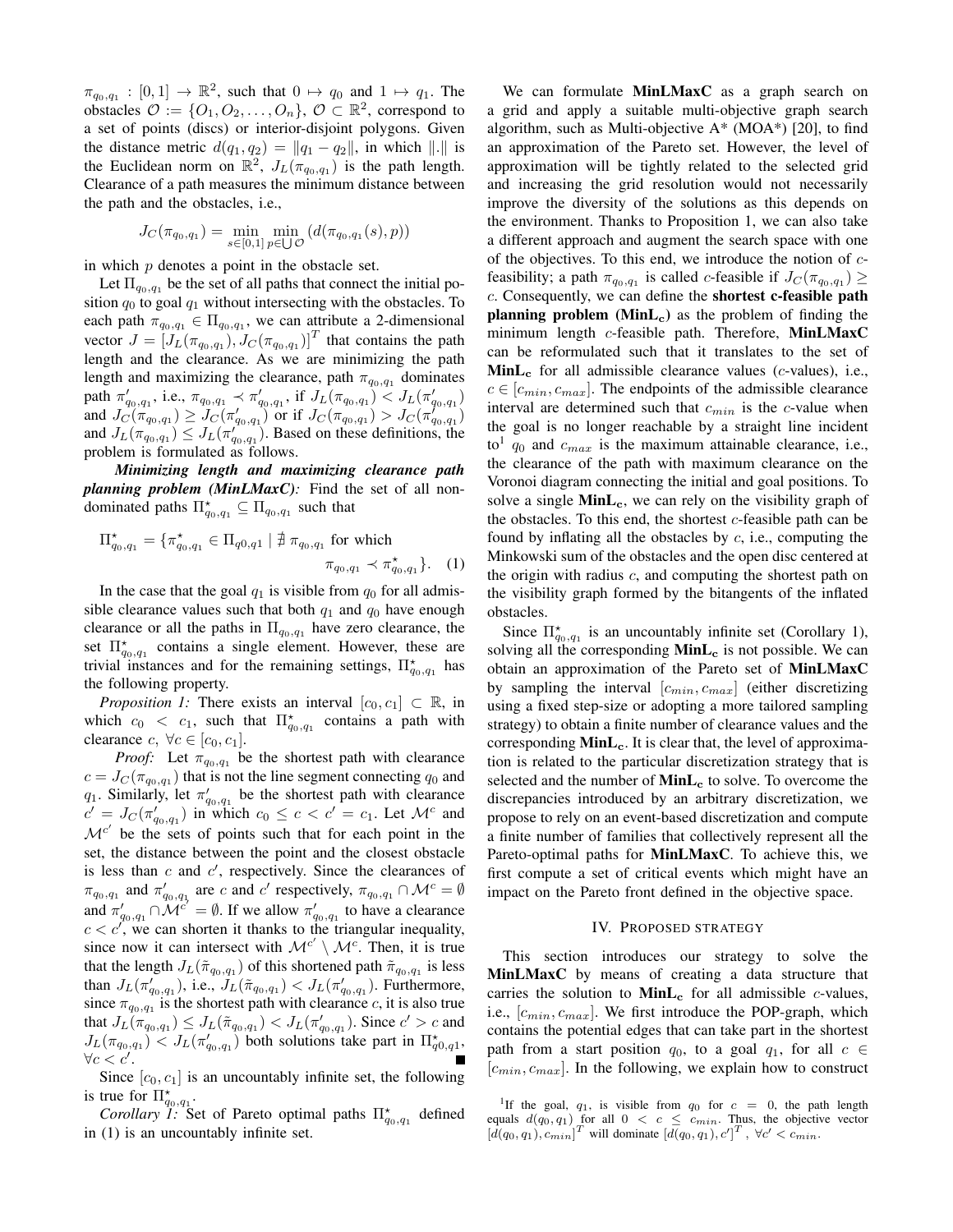and query this data structure to compute the Pareto front, considering point (disc) obstacles.

## *A. Implicit Graph Representation*

While constructing the POP-graph, we rely on an implicit representation for the edges, that we adopt from VV-complex [14]. Graph nodes do not explicitly map to a point in  $\mathbb{R}^2$ , instead, they are supported by the circles centered at the obstacles. Each circle is the boundary of the disc corresponding to an obstacle inflated by c. Note that the inflated obstacle is an open disc, thus, the path can intersect with the circle. Consequently, the edges are the bitangents to the circles.



Fig. 4. The four bitangents to the circles  $\mathcal{C}_c(u)$  and  $\mathcal{C}_c(v)$  of radius c, centered at  $u$  and  $v$ , respectively.

For two distinct point obstacles  $u$  and  $v$ ,  $u\overline{v}$  represents the ray starting from  $u$  and passing through  $v$ . Each pair of circles with radius  $c > 0$  centered at u and v, corresponding to the inflated obstacles,  $\mathcal{C}_c(u)$  and  $\mathcal{C}_c(v)$ , respectively, can have at most four bitangents. They are denoted as  $\overline{uv}_{ll}$ ,  $\overline{uv}_{rr}$ ,  $\overline{uv}_l$ , and  $\overline{uv}_l$ , in which the subscripts denote the tangency side with respect to  $\vec{uv}$  (Fig. 4). In the following, we will use  $\overline{uv}$  to denote a generic edge without specifying the tangency sides. Let  $\alpha_{uv}$  be the angle between the absolute x-axis (aligned with  $\overrightarrow{q_0q_1}$ ) and the ray  $\overrightarrow{uv}$ . The outer bitangents  $\overline{uv}_{rr}$  and  $\overline{uv}_{rr}$  retain the same slope,  $\alpha_{uv}$  for all  $c > 0$ . The inner bitangents  $\overline{uv}_{lr}$  and  $\overline{uv}_{rl}$  rotate about the midpoint between u and v, i.e.,  $\frac{1}{2}(u+v)$ , clockwise and counterclockwise, respectively. Hence, the slope of  $\overline{w}v_{lr}$  is equal to  $\alpha_{uv}$  – arcsin  $\frac{2c}{d(u,v)}$ , consequently, the slope of  $\overline{uv}_{rl}$  is equal to  $\alpha_{uv}$  + arcsin  $\frac{2c}{d(u,v)}$  for varying c. Note that, for  $c > \frac{1}{2}d(u, v)$ ,  $\overline{w}v_{lr}$  and  $\overline{w}v_{rl}$  disappear since two circles intersect.

Each edge is associated with a validity range, i.e., a set of disjoint clearance intervals, in which it is potentially on the shortest path from a start position to goal. Therefore, the graph topology varies with the clearance. The interval boundaries, i.e., the endpoints of the intervals forming the validity range of an edge, are determined by critical events.

The resulting POP-graph  $\langle \mathcal{L}_E, \mathcal{R} \rangle$  is a list of implicit edges, together with their validity ranges  $R$ , such that each edge  $e \in \mathcal{L}_E$  is valid only for a range of c-values, i.e., for  $c \in \mathcal{R}(e)$ .

# *B. Critical events and event handling*

We construct POP-graph by progressively adding edges as they interact with the existing ones, i.e., as they get involved in critical events. Assuming general position for the point obstacles, in particular, assuming that no three points are collinear, the edge list starts with  $\mathcal{L}_E = {\overline{q_0 q_1}}$ . Every time we add a new edge to the list  $\mathcal{L}_E$  we compute the

corresponding critical events that it is involved in. Each event,  $\langle c, e_1, e_2, \text{type} \rangle$ , in which type refers to the type of the critical event, is added to the event list  $Q$ . While  $\mathcal{Q}$  is not empty we pop the event with the smallest  $c$ value and proceed according to its type. To this end, we identified three critical events: *split event*, *blocking event* and *unblocking event*. In the following, we explain what each event corresponds to and how we handle the changes that it induces to the graph topology.



Fig. 5. Critical events. (a)  $\overline{uw}_{ll}$  is split by the obstacle centered at v,  $\overline{uv}_{lr}$ and  $\overline{vw}_{lr}$  are created. (b)  $\overline{w}_{lr}$  is blocked since it can not take part in a shortest path to goal. (c)  $\overline{uv}_{lr}$  can get unblocked once it gets equally sloped with  $\overline{uw}_l$ , i.e., once obstacle at v splits  $\overline{uw}_{l}$ . (d) If an outer tangent gets blocked, it will not get unblocked since its slope is constant.

*Split Event:* When an edge,  $\overline{uv}$ , becomes tangent to the circle  $\mathcal{C}_c(w)$  corresponding to the obstacle centered at w at c, then  $\overline{uv}$  is split into two by  $\mathcal{C}_c(w)$ . This can also be seen as the event when the bitangents  $\overline{uv}$ ,  $\overline{uw}$ induced by the same obstacle vertex (same tangency side) are equally sloped. This event closes the clearance interval of  $\overline{uv}$  definitely at c (Theorem 2 in [14]) and it is replaced by two edges,  $\overline{uw}$  and  $\overline{wv}$ . If  $\overline{uw}$  and  $\overline{wv}$  are not part of  $\mathcal{L}_E$  they are included. Furthermore, if it is the first time that we considered bitangents to obstacle  $w$ , we also add two more edges:  $\overline{q_0w}$  and  $\overline{w_1}$ . The validity ranges of newly added edges start at  $\max\{c, \min \mathcal{R}(\overline{uv})\}$ . This ensures that the newly included edges will not take part in POP-graph before the edge that they interacted with.

*Blocking Event:* An edge can get temporarily blocked, which means that for the interval that it is blocked it can not be a part of the shortest path. This happens if two edges  $\overline{uw}$ and  $\overline{uv}$  get equally sloped at c such that  $\mathcal{C}_c(v)$  splits the edge  $\overline{uw}$ , and  $\overline{vw}$  is an inner tangent (Fig. 5a). It is possible that  $\overline{uv}$  is not a part of POP-graph yet. Then, the shortest path to any point that falls the opposite side of the ray aligned with  $\overline{uv}$  with respect to  $\mathcal{C}_c(v)$  will not contain  $\overline{uv}$ . Any edge that proceeds  $\overline{uv}$  in the shortest path will be contained in the area limited by the circular arc on  $\mathcal{C}_c(v)$  and  $\overline{vw}$ . Therefore, when the circles  $\mathcal{C}_c(v)$  and  $\mathcal{C}_c(w)$  intersect at  $c = \frac{1}{2}d(v, w)$ ,  $\overline{uv}$  gets blocked since the corresponding discs create a discontinuity in the free space for inflation radius  $c > \frac{1}{2}d(v, w)$  (Fig. 5b). Note that, same is true also for the case when  $\overline{uv}$  is an inner tangent. In this case,  $\overline{vw}$  gets blocked when  $\mathcal{C}_c(u)$  and  $\mathcal{C}_c(v)$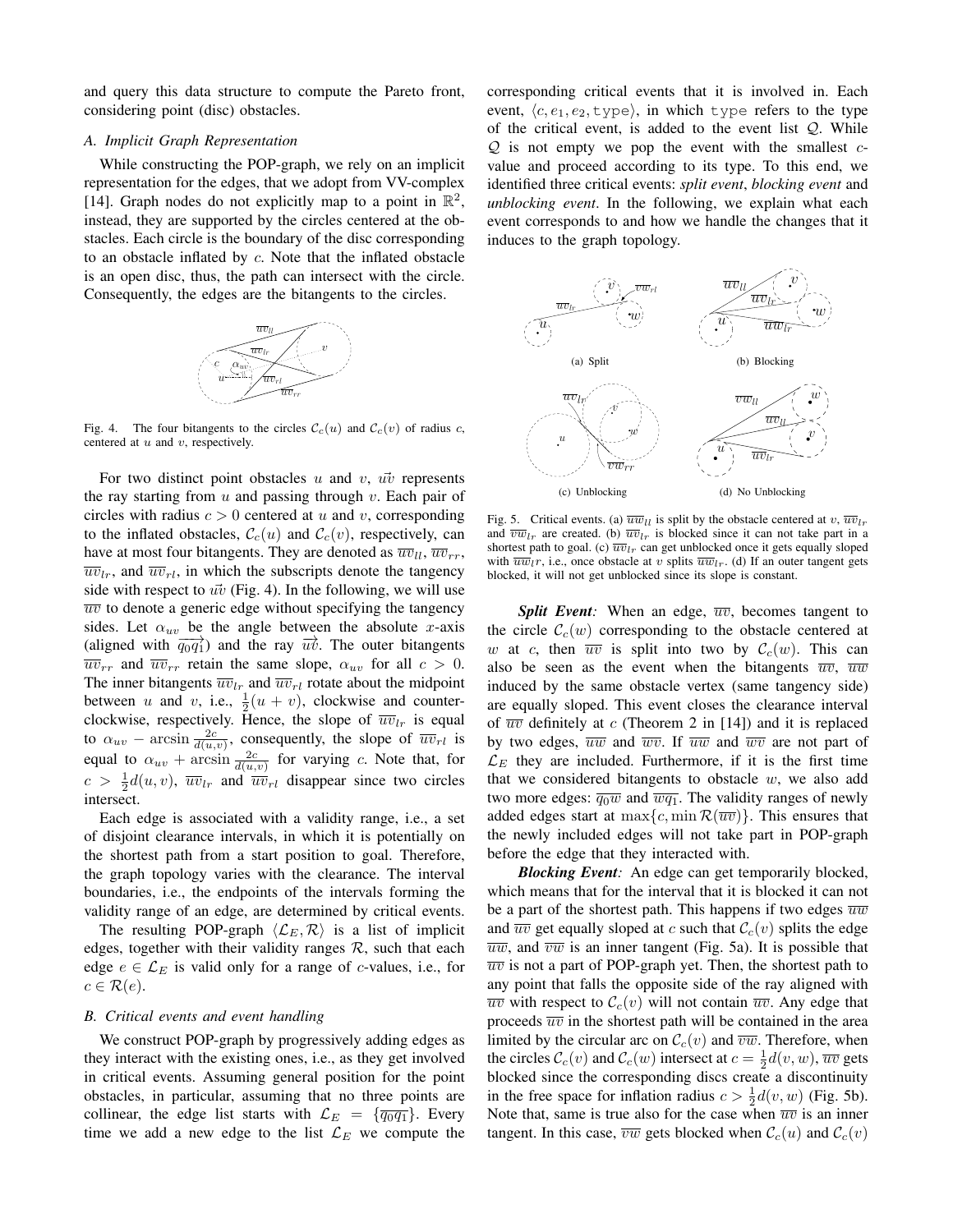intersect at  $c = \frac{1}{2}d(u, v)$ . This situation can be reverted, i.e.,  $\overline{uv}$  (or similarly  $\overline{vw}$ ) can regain its valid status, by an unblocking event. When an edge gets blocked, we close its validity interval at c. Similar to split event, we add the edges connecting the blocking obstacle to start and goal, if they are not already in  $\mathcal{L}_E$ .

*Unblocking Event:* Unblocking event happens when an edge that lost its validity due to a blocking event, regains its validity. Each unblocking event has a blocking pair, yet the reverse is not always true. In other words, a blocked edge may never regain its validity. An edge  $\overline{uv}$  that got blocked can get unblocked once it becomes outer bitangent to the circles  $\mathcal{C}_c(v)$  and  $\mathcal{C}_c(w)$  (Fig.5c). However, if the blocked edge is already an outer bitangent, then it will not get unblocked since the slope of outer bitangents are constant (Fig. 5d). Note that, for a blocking event associated with the clearance value  $c_{block}$ , it is also possible that unblocking event happens at  $c < c_{block}$ , in this case,  $\overline{uv}$  will not get blocked. In the case of an unblocking event, we are not creating new edges but updating only the validity range of  $\overline{uv}$  by including a new interval starting at c.

### *C. Computing the Pareto front*

Once the POP-graph is created, we can query it to solve MinLMaxC. This corresponds to finding a set of intervals such that within each interval, solution to  $Mint_{c}$  is represented as a sequence of implicit edges. We start with computing all the branches from  $q_0$  to  $q_1$  represented on POP-graph such that the intersection of the validity ranges of the edges forming the branch is not empty. For each branch  $S = \{e_1, e_2, \dots e_K\}$ , in which K is the number of implicit edges in the sequence, together with the corresponding validity ranges  $\mathcal{R}(e_i)$ ,  $j = 1, \ldots, K$ , we can compute the interval that this branch is valid, i.e.,

$$
\mathcal{R}(\mathcal{S}) = \left[\max_{e_j \in \mathcal{S}} \{\min \mathcal{R}(e_j)\}, \min_{e_j \in \mathcal{S}} \{\max \mathcal{R}(e_j)\}\right].
$$

Therefore,  $S$  is capable of representing a family of infinitely many paths, denoted as  $\Pi_{\mathcal{S}}$ , in terms of a sequence of bitangents  $\forall c \in \mathcal{R}(\mathcal{S})$ . Furthermore, there is a bijective map  $\mu_{\mathcal{S}} : \mathcal{R}(S) \to \Pi_{\mathcal{S}}$  such that each  $c \in \mathcal{R}(\mathcal{S})$  maps to a unique c-feasible path  $\pi_{q_0,q_1}^c \in \Pi_{\mathcal{S}}$ . Note that all paths in  $\Pi_{\mathcal{S}}$ belong to the same homotopy class. If  $S$  contains edges with validity ranges composed of disjoint intervals, then, we can replicate this sequence and compute the range of each replica accordingly until each sequence has a continuous validity range.

A path  $\pi_{q_0,q_1} \in \Pi_S$  is constructed as a concatenation (denoted by ;) of M sub-paths, i.e.,  $\pi_{q_0,q_1} = \pi_1; \pi_2; \ldots; \pi_M$ , such that  $\pi_1(0) = q_0$ ,  $\pi_M(1) = q_1$  and  $\pi_m(1) =$  $\pi_{m+1}(0), \forall m \in \{1, \ldots, M-1\}$ . In our case, each sub-path  $\pi_m$ ,  $m = 1, \ldots, M$ , is either a line segment corresponding to a bitangent or a circular arc and follow the rule that if  $\pi_m$ is a bitangent then  $\pi_{m+1}$  is a circular arc, moreover,  $\pi_1$  and  $\pi_M$  are tangents to the corresponding circles from  $q_0$  and  $q_1$ respectively. Therefore, for a path  $\pi_{q_0,q_1}^c = \mu_{\mathcal{S}}(c)$ , the path length is given as the sum of the lengths of these sub-paths,

i.e.,  $J_L(\pi_{q_0,q_1}^c) = \sum_{m=1}^M l_{\pi_m}(c)$ . Length of each sub-path,  $l_{\pi_m}$  can be computed as a function of c such that

$$
l_{\pi}(c) = \begin{cases} \sqrt{d(u, v)^2 - 4c^2} & \text{if } \pi \text{ is a bitangent} \\ \theta \cdot c & \text{if } \pi \text{ is a circular arc} \\ \sqrt{d(u, v)^2 - c^2} & \text{if } \pi \in \{\pi_1, \pi_M\} \end{cases}
$$

in which  $u$  and  $v$  are the centers of the two circles supporting the bitangent and  $\theta$  corresponds to the angle difference between the slopes of two consecutive bitangents  $\pi_{m-1}$  and  $\pi_{m+1}$ , in which  $\pi_m$  is the circular arc. Recall that the slope of an outer bitangent is constant, while an inner bitangent rotates about the midpoint between the centers of the two supporting circles.

Once all the edge sequences from initial position to goal are found, we can divide  $[c_{min}, c_{max}]$ , the interval of admissible c-values, into a set of disjoint sub-intervals such that  $\bigcup_{i=1}^{N} I_i = [c_{min}, c_{max}]$ , in which N is the total number of sub-intervals and  $I_i = (c_{min}^i, c_{max}^i]$ . The endpoints of the sub-intervals,  $c_{min}^i$  and  $c_{max}^i$ , correspond to the endpoints of the validity ranges of the computed sequences, which are determined by the critical events. A sequence  $S$ , hence the path family  $\Pi_{\mathcal{S}}$ , is valid in an interval  $I_i$  iff  $I_i \subseteq \mathcal{R}(\mathcal{S})$ . By the way we construct the sub-intervals, it is not possible to have the endpoints of the validity range of a sequence to be in a sub-interval (excluding the boundaries). Then, the Pareto front in the objective space can be expressed through the bijective map  $l^* : [c_{min}, c_{max}] \rightarrow \mathbb{R}_{>0}$  which is the length of the non-dominated path as a function of clearance, i.e.,

$$
l^*(c) = \begin{cases} \min_{S \in \Psi} \{ J_L(\mu_S(c)) \mid I_1 \in \mathcal{R}(\mathcal{S}) \} & \text{if } c \in I_1 \\ \vdots & \\ \min_{S \in \Psi} \{ J_L(\mu_S(c)) \mid I_N \in \mathcal{R}(\mathcal{S}) \} & \text{if } c \in I_N \end{cases}
$$

in which  $\mu_{\mathcal{S}}$  maps c to  $\pi_{q_0,q_1}^c$  which is the shortest c-feasible path represented by the sequence  $S$  that is valid in the corresponding interval and  $\Psi$  is the set of all sequences. Note that even though the map  $l^*$  is bijective, we can not guarantee that the corresponding shortest path for each clearance value is unique as this depends on the environment topology.

We can easily compute the Pareto front in the objective space, i.e., compute the minimum of two or more functions. However, finding at which c-value a path dominates another (if that is the case) within an interval is more involved since it requires finding the zeros of the length difference of these two paths. This is not an easy task in general and it might call for numerical methods. Furthermore, due to the circular arcs, path length may not be algebraic for certain c-values [13], which can prohibit finding the roots exactly. However, we can easily make a tradeoff between the conflicting objectives using the Pareto front in the objective space and select the shortest path with desired clearance among the paths in the corresponding interval. Recall that this operation does not require us to construct or search the visibility graph for the corresponding clearance value since we already know the representation of each family (corresponding branch of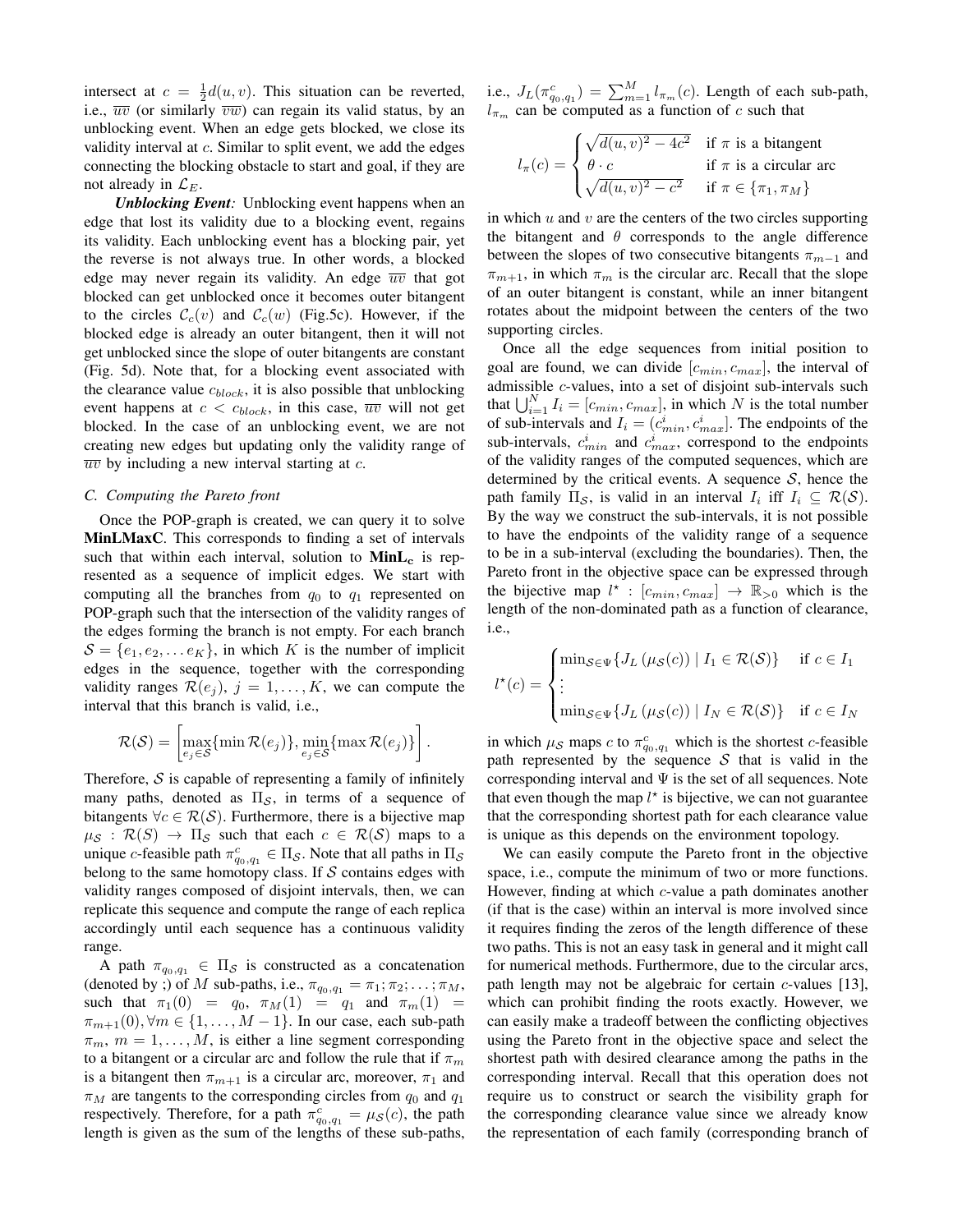POP-graph as a sequence of edges) that corresponds to the selected clearance.

## *D. Numerical example*

Here, we present a numerical example to show the effectiveness of the proposed approach. The considered environment is populated with 10 point (disc) obstacles. Fig. 6 shows the computed Pareto front in the objective space. Non-dominated paths, i.e., elements of the Pareto set, with different *c*-values are shown in Fig. 7. In total, the Paretooptimal paths correspond to 6 families. As expected due to Proposition 1, there is a non-dominated path for each  $c$ value that is admissible. However, the inverse is not true. As clearance increases, certain homotopy classes reach a limit clearance. This happens when a path represented on the visibility graph of the inflated obstacles intersects with the one on the Voronoi diagram for the same homotopy class. Thus, it can no longer dominate a longer path in a different homotopy class if the latter one has higher clearance, i.e. if that class continues to be valid. This is the reason for the discontinuities in Fig. 6, since the families corresponding to the paths shown in Fig. 7 for c-values of 28.25 and 35, respectively, reach the end of their validity range. For 100 trials of 10 randomly generated obstacles in the environment shown in Fig. 7, it took on average 0.06 seconds to construct the POP-graph and 0.0314 seconds to compute the Pareto front on a laptop equipped with an Intel Core i7-9750H CPU and 32 GB of RAM. There were at most 13 Pareto-optimal families and the median was 7.



Fig. 6. Pareto front represented in the objective space.

# *E. Computational efficiency*

Since two edges, of which there are are at most  $O(n^2)$ in the POP-graph, can get involved in an event only once, there are at most  $O(n^2)$  events in which n is the number of obstacles (vertices). In the worst case, each event requires us to add new edges and check for their corresponding events. Adding new edges and updating the validity range of the corresponding edge require a constant number of operations to be done, resulting in  $O(1)$  time. For each edge, checking for new events have time complexity  $O(n)$ , resulting in a total time complexity of  $O(n^3)$  to build the complete POP-graph. Extracting the representation of the set of Paretooptimal families is sensitive to the total number of classes for a given problem. At present, we know only that the set of families is finite, but do not have an upper bound on the worst case over all possible planar environments. In practice, we have observed that very few families arise, even from fairly complex environments. It remains an open problem



Fig. 7. Non-dominated paths with different clearance values. Initial and final points are marked as green squares, the obstacles are red dots, and the dashed circles correspond to inflated obstacles.

to determine tight bounds on the number of Pareto-optimal families in terms of the input representation.

## V. CONCLUSION

In this paper, we proposed a method to compute the Pareto front for path planning that simultaneously optimizes path length and clearance. The core of our approach is to compute critical events that determine the clearance intervals in which Pareto optimal paths belong to the same family and share a common implicit representation. Event-based nature of our method enables a discretization of the Pareto front that does not suffer from the resolution limitations of standard methods. Having computed all non-dominated combinations of path length and clearance, one can make the most suitable tradeoff given the problem at hand.

Extension to polygonal obstacles is a subject of ongoing research and requires us to compute the events when each vertex (incident edges) takes part in POP-graph. Another possible extension is to compute a clearance varying decomposition of the plane, similar to continuous Dijkstra [2], [3], in which the critical events would correspond to changes in the partitions. Note that a geometrically exact decomposition may not be possible due to circular arcs. At the moment, the POP-graph needs to be reconstructed if there is a change in the environment. Although this seems to be amenable for a real-time implementation, "repairing" relevant parts of the graph can be interesting.